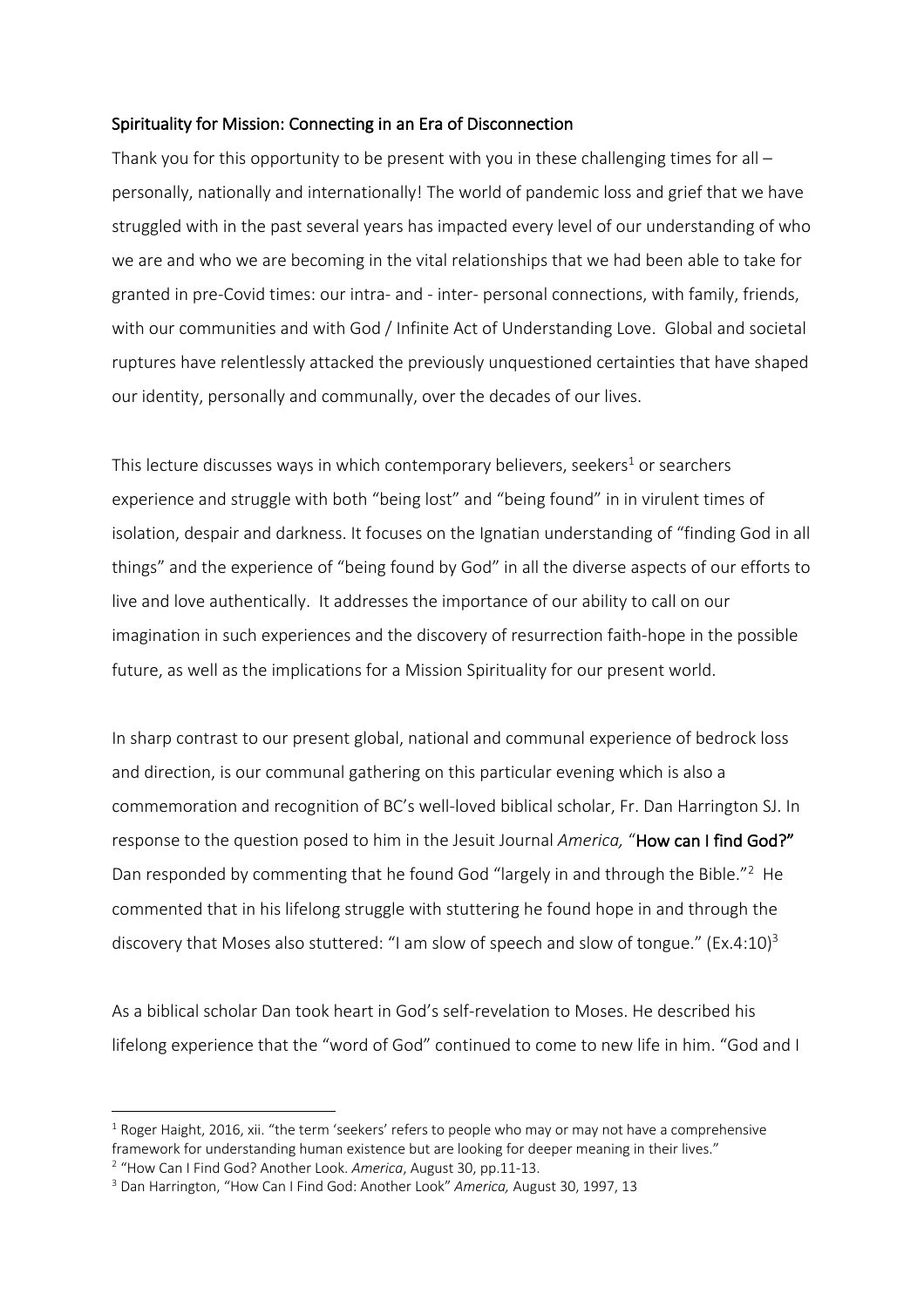will be with your mouth and teach you what you are to speak." (Exodus 4:11-12) This was how Dan "found God" throughout his life. He found God in the daily reality of his personal, professional and relational life.

In reflecting on Dan's response and drawing on our own experiences of finding God, it is clear that we find God, or rather God, 'Infinite Act of Understanding Love', enables us to find ourselves. In what ways, familiar and unfamiliar do we find God in our personal, communal and ecclesial lives?

#### PART ONE: RADICAL DISCONNECTEDNESS: THE JESUS MOVEMENT:

As Holy Week approaches, we reflect on the liturgical celebrations that draw us through the suffering and death of Jesus toward the high point of Easter: Resurrection. It is not easy for today's believers to imagine the experience of those first disciples of Jesus on that day of Jesus' torture and execution. What shock, despair and radical hopelessness they must have experienced as they tried to come to terms with the violent death of their leader! In their reaction to the shock of Jesus' suffering and death they experienced not only the loss of leader and friend but of all that they had grown to hope for, both for themselves and their future in their companionship with him. They had no means of dealing with the horror of his death, the collapse of their dreams, or their lost aspirations for a different future for themselves. Their hopes and expectations along with the rivalries that had developed in their period of discipleship were shattered in this new reality of failure, loss and despair with which they were being confronted. Who were they now, bereft of belief in Jesus their leader and in themselves?

#### We had hoped!! The Emmaus Experience

The story of the two disciples on their way to Emmaus was related by Luke, the teacher. (Lk.24:13-35) As they walked, they discussed what they had seen and the consequences for themselves and their future. Their experience of devastating loss, and of the confounding ignorance of the Stranger who had joined them, surfaced in their meeting and conversation. The Stranger listened and questioned their desolation and sadness as they walked. "We had hoped!" In his presence and attentiveness to their pain and in his questioning, the disciples began to reflect on and refocus their experience.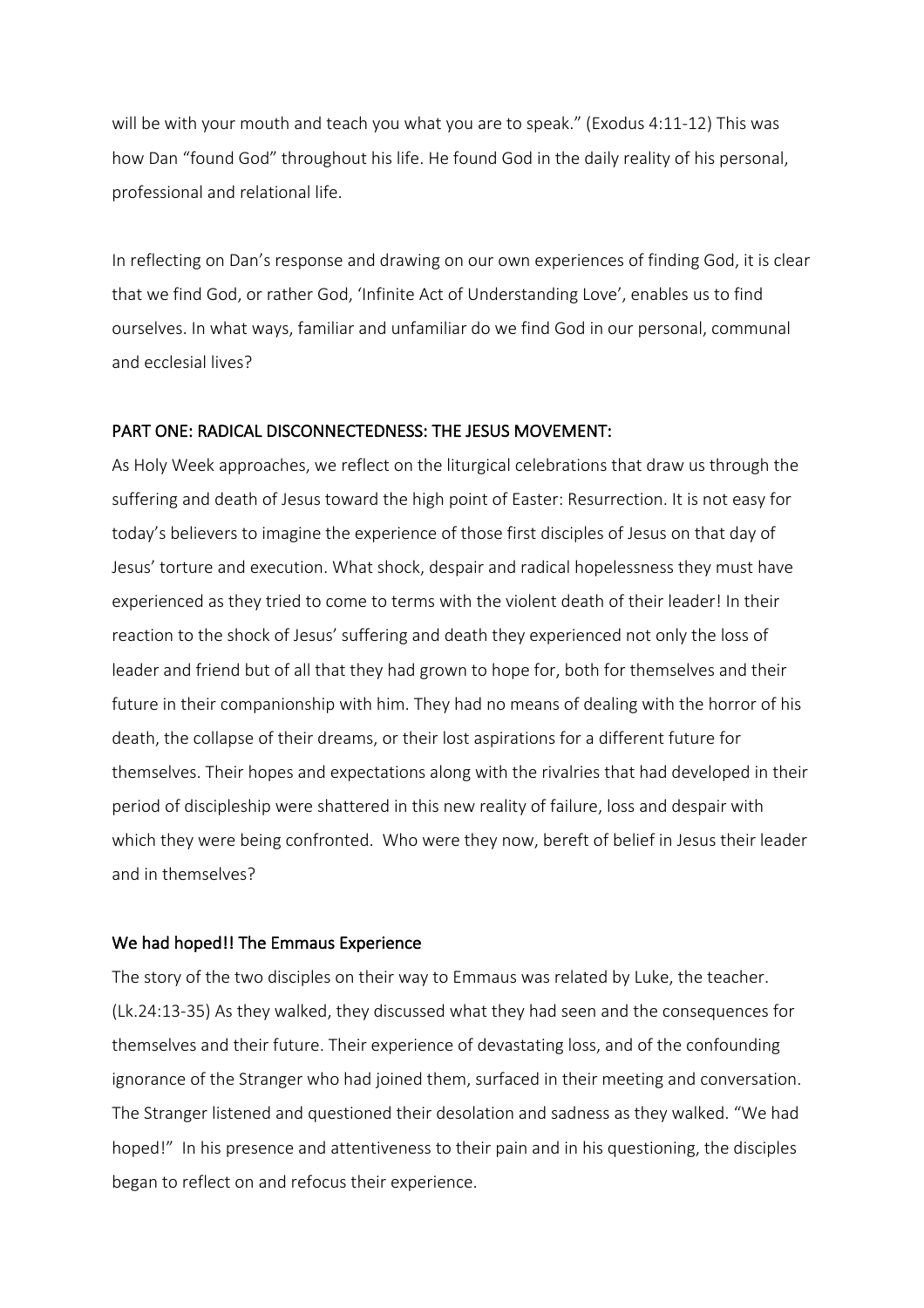The Risen Christ's teaching and breaking of the bread at the table with the disciples both confounded them and drew them towards a new level of understanding. In his presence they found a new hope and purpose beginning to awaken them to what was surely an impossible experience. The transformation of the other disciples who had remained together was also taking new life.<sup>4</sup> These were the disciples who had chosen to join Jesus and become his followers.

During his ministry Jesus gathered disciples who were gradually initiated into his ways of preaching the rule of God by their lives together. On their return from Emmaus, the two disciples were shocked to discover that the community to which they returned had also heard and were confounded by stories of Jesus' appearance. It was this larger group of disciples continue a Jesus movement after Jesus' death and resurrection.5

The subsequent communal conversations led the disciples to discover the new story that was to become their story – their Easter experience.

### "Who did we think we were? Who are we now?"

The disciples had no past personal experience to draw on that might help them to make sense of what they had seen or heard. Nor did they have the capacity to understand the apparition stories they were hearing. This new reality of Jesus' resurrection from the dead that was confronting them was beyond belief or comprehension. Their own human experience and their rational capacity to integrate these shocking new stories contradicted reason and opposed everything that they had seen with their own eyes on that dreadful day. Despair and hope fluctuated in the disciples' sharing of stories. "Who are we now?"?

#### The Jesus Movement

In and through the subsequent telling and retelling of their shared experiences, the disciples began to deepen their understanding of Jesus' appearances in their midst. It was the sharing of stories that enabled Jesus' disciples and followers to leave behind their shattered hopes and to open themselves to a new personal and communal experience of believing, hoping and loving that was beginning to come to life in them. Gradually both these personal and

<sup>4</sup> Haight, 67, 2016

<sup>5</sup> Haight, 67, 2016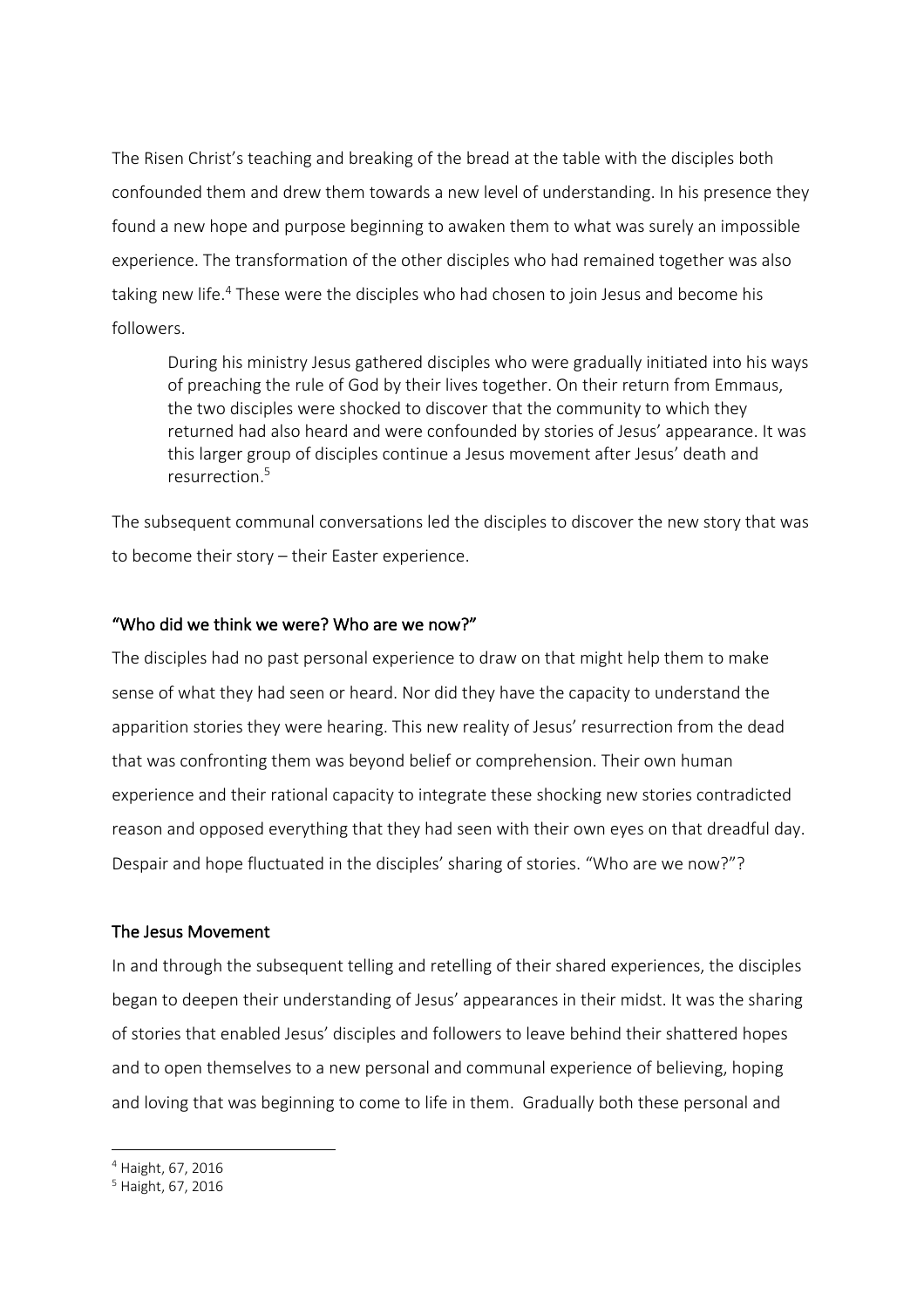communal stories and experiences of the followers of the Risen Jesus led to the growth of the Jesus Movement. The sharing of their stories of life with Jesus eventually took shape in the Gospels. "Today we know that the Gospels were constructed later from memories of Jesus. The stories of the Gospels also reflect the later experience of the communities in which they were composed."6 In the personal and communal re-visioning and reworking of their stories, a new level of understanding and appreciation of life itself was taking shape: its purpose and destiny and the beginning of an ecclesial community.

# THE EASTER EXPERIENCE OF THE DISCIPLES

Haight distinguishes between Resurrection – as an object of faith and hope - and the "Easter Experience" of the post-resurrection disciples that Jesus was "alive with God."7 After the crucifixion, the pain of the disciples' loss and their hopes for their own past, present and future relationship with Jesus had been destroyed. It was their experience as Jesus' followers that had previously given purpose and connection to their lives. What could they possibly hope for after all that they had seen and heard? Why would they stay together any longer? Was there any sense of purpose for them? How could they sustain any sense of mission? Yet a sense of mission was integral to and a gradual consequence of the disciples' "Easter experience".

### THE RESURRECTION

The devastating loss and the gradual awakening of the disciples to the reality of the presence of Jesus in his appearances, in his teachings, in the blessing and the breaking of bread. The understanding of Jesus' new life came gradually. Luke tells the story in two stages: the first is Jesus' resurrection to a transformed kind of spiritual bodily existence on earth and the second is his description of Jesus' departure from this world and journey into heaven – the Ascension.8

A commitment to Jesus as representative of human existence and revelation of ultimate reality makes his resurrection a promise of the resurrection of all human beings and thus the

<sup>6</sup> Haight, 2016, 63,

<sup>7</sup> Haight, 2012, 246

<sup>8</sup> Haight, 2012, 250-251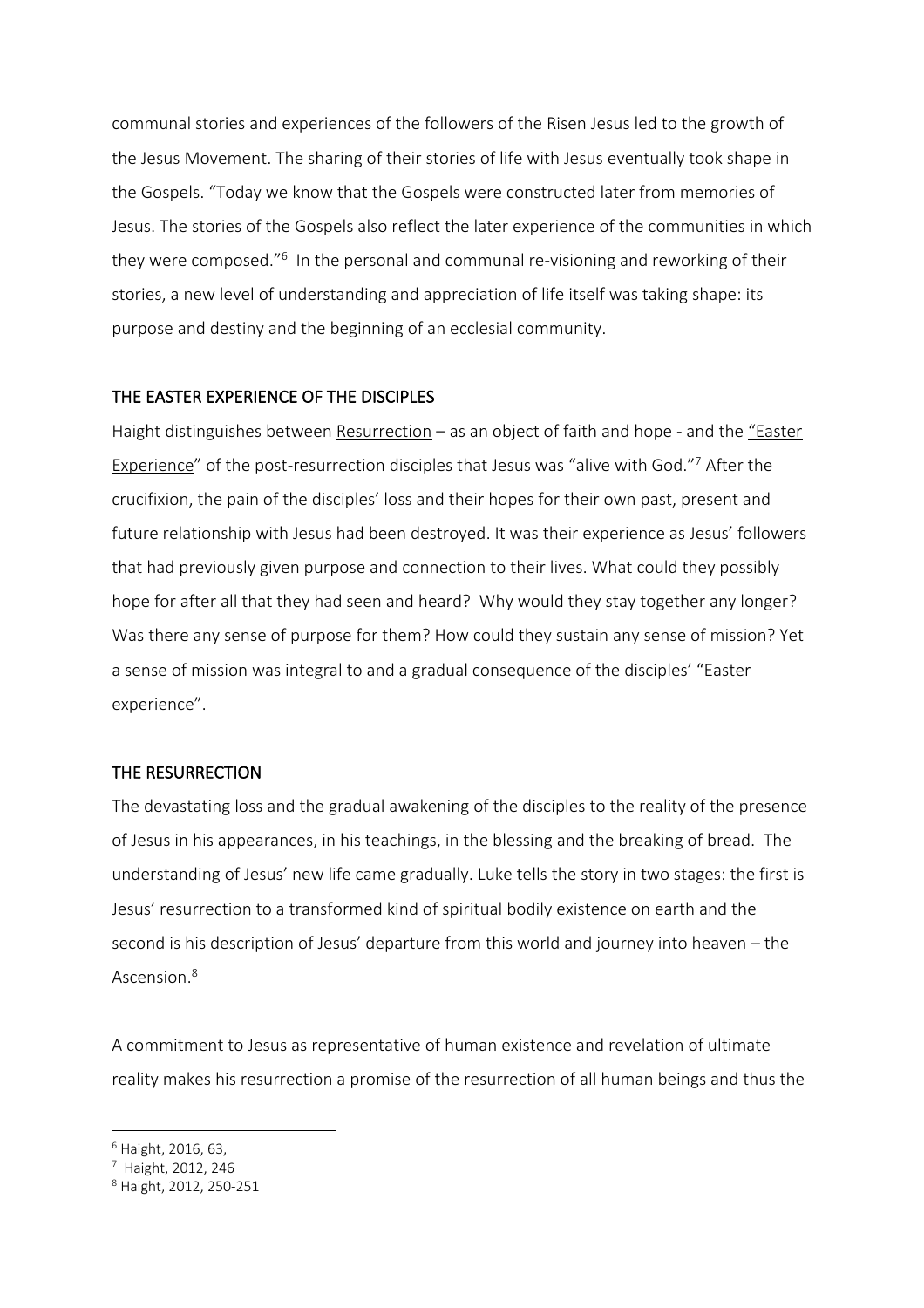guarantor of an ultimate value to human life itself. The existential meaning or significance of resurrection reaches out and embraces all of human existence. Accepting this understanding gives life "an inestimable depth and consequence, nothing less than holy mystery."9 In face of this our 'routine' human lives can no longer be considered as ordinary. Although the Christian church affirms the significance of the Resurrection in the Creed, it is not a simple concept to grasp in the contemporary world of empirical research. "For many Christians, even those who joyfully sing 'Alleluia' on Easter, the Resurrection of Jesus proclaimed in the Gospel is simply too good to be true… The music may enable the mind to take over the subject of the music, even in its invitation to transcendence. 10

Jesus' disciples recognised that Jesus was living with a new fullness of life (John 10:10) that validated his ministry of the Rule of God, and his teaching. To accept the resurrection of Jesus is to accept the invitation to transform one's understanding of what it means to be an embodied self in the everyday experience of living, loving and in the openness to the diverse levels of reality in which we live our own narrative. Resurrection confirms the very revelation of God that Jesus' ministry mediated. "You are my beloved Son with you I am well pleased." (Luke3: 22) Jesus' resurrection means that God's concern for all human life reaches through and beyond death itself, to all human beings. This means that the significance of Jesus' life extends far beyond being simply an exemplary human life: Jesus defines the character of human reality.<sup>11</sup>

The Christian understanding of Salvation for all consists in the one activity of God, a power of creation that manifests itself in three "times": in the beginning, as the grounding creative power of being itself; in the present, as the power of Spirit that embraces the human person and enables the freedom to transcend the self and for the community; and in the absolute future, as the omega point in whom all things will be made whole. We are still being drawn into the personal and communal possible as well as the unimaginable in our own personal, communal and ecclesial efforts to live authentically. 12

<sup>&</sup>lt;sup>9</sup> Haight 2012, 252

 $10$  Schneiders, 2013, 89. "Any relationship with Jesus is in reality imaginative memory or even pious makebelieve."<br><sup>11</sup> Haight 2012, 253<br><sup>12</sup> Haight 2014, 148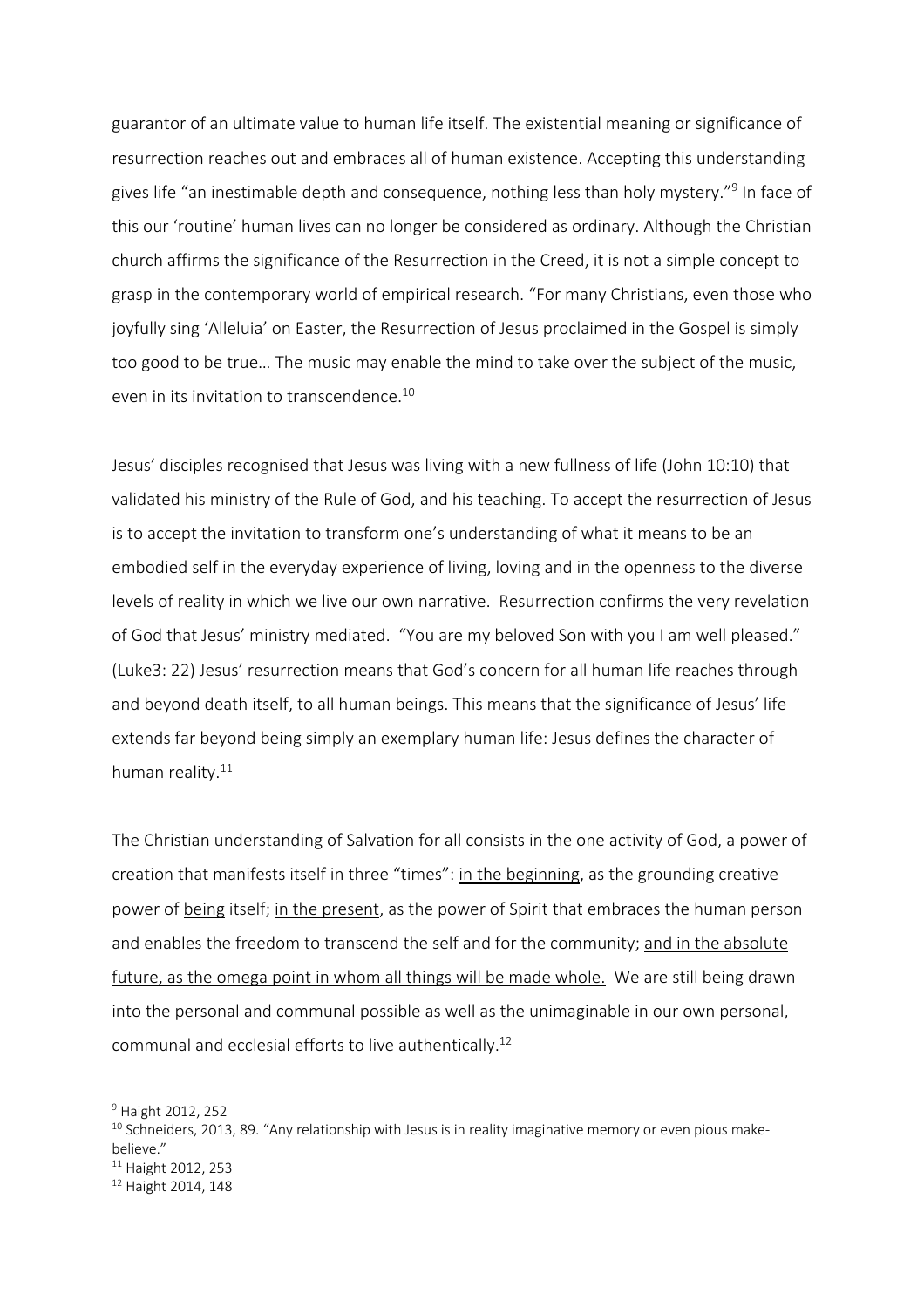The assurance of eternal life, in reality, can only take place after death. This is the promise that the liturgical celebrations of Passiontide and the Easter Season affirm. Jesus suffered, died and rose from the dead. This is the time of the Church year in which the invitation is offered, not only to Christian believers, but also to "seekers and searchers," to take account of the "life, suffering and death experiences" that have had an impact on them, or those they love in the past year or more. Each person celebrates the familiar and affirming aspects of their lives, while in times of suffering and disillusion, they also struggle to live their lives forward in resurrection faith-hope.

The Easter season invites us to reassess and reorient our past and present reality into a Resurrection faith-hope filled future. To return to our original question, "How do I find God?" Surely it is in our readiness to be open to the diverse ways in which we, through new and unfamiliar experiences, move beyond our routine hopes and plans for ourselves. How do we find God in the unexpected happenings in our lives? Ignatius of Loyola, drawing on his own life experience reminds us that we can find God in all things.

### PART TWO: A CALL TO SERVICE: FINDING GOD IN ALL THINGS: IGNATIUS OF LOYOLA

How do we make sense of our lives when we are aware of the sufferings of so many people and the disruption of their families and communities in the pandemic, and now when the possibility of another world war confronts us? Is this a situation in which the invitation of Ignatius of Loyola to "find God in all things" is not only realistic but may also have salvific consequences? We are aware that Ignatius of Loyola himself found God in all things: that is in his personal commitment to authentic living and loving that took shape in apostolic service, not only in his own life, but in the lives of his followers and in the world in which they served.

How did Ignatius come to the lifelong affirmation of the significance of the experience of "finding God in all things?" The young Ignatius, son of a noble Basque family had his life mapped out for himself from his early years.<sup>13</sup> A proud servant of his Lord, his future was to

 $13$  Haight, 2016, 12. Ignatius "played the roles of Spanish courtier, royal fixer, convert to pilgrim and seeker, Parisian student, leader of a band of ordained ministers, founder and first administrator of the Jesuits in Rome, and finally, author of their Constitutions."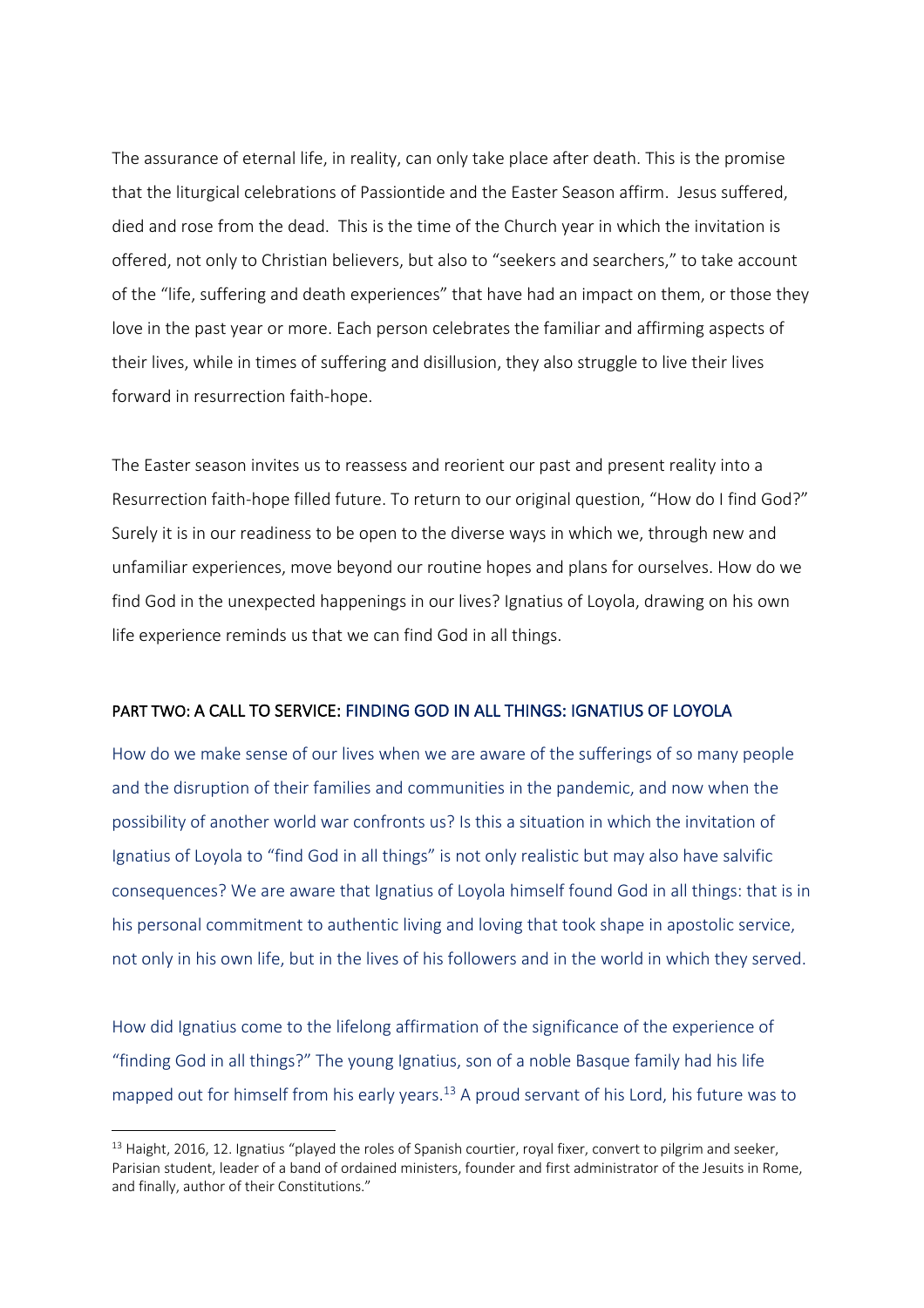be one of service of his Spanish King. When the French invaded the Spanish garrison in the city of Pamplona, Ignatius, "foremost among the defenders" was seriously wounded in the legs by a cannonball.<sup>14</sup> The crisis point for Ignatius was the radical change that resulted from his battle wound. In his *Autobiography* Ignatius describes his early self as "a youthful courtier, a swaggering caballero, and a soldier in the service of the Spanish king."15

During his protracted period of recovery, he read all the books that were available to him, eventually moving from chivalrous romances to *The Life of Christ* and a collection of saints' lives The Golden Legend.<sup>16</sup> The transformation of Ignatius took place during the reading of these books. "He was torn between two romantic ideals and (began) "to recognize the difference between the spirits that agitated him… He finally resolved to forsake his worldly desires and ambitions and to do great deeds like the saints for the love of God."17

With the shattering of his dream for his future, came the opening up to a life of deep connection with God. The shattering of his legs along with his broken dreams meant that Ignatius found himself drawn to follow a radically new way of living, praying, of deep connection and of loving service of his Lord. The devastating loss of his planned identity of service led him along an unfamiliar and unprogrammed path. Consequently, he discovered an entirely uncharted future of understanding the meaning of *service*. He gave up his ambitions and position of privilege to become a penitent, pilgrim and founder of a new form of apostolic religious life.18

Ignatius' commitment to find God in all things stemmed from his ability to engage with, to accept and to integrate his diverse life experiences as they took shape in the planned and unplanned aspects of his life. It was this radical openness to the call of Jesus in his own inner reality, as well as in the created world that he found God. He had a particular experience on the bank of the Cardoner River where he received a broader and deeper understanding of his faith and vocation.<sup>19</sup> "The eyes of his understanding began to be opened; not that he saw any

<sup>&</sup>lt;sup>14</sup> The Autobiography, p. 5.

 $15$  The Autobiography of St. Ignatius Loyola. P.4.

<sup>&</sup>lt;sup>16</sup> Egan, "The Lives of the Saints", by Jacopo da Voragine and "The Life of Christ" by Ludolf of Saxony.<br><sup>17</sup> Haight, 2016, 5

 $18$  Ignatius' apostolically active way of life was in contrast to the established monastic communities of Dominic and Francis at the time.

<sup>19</sup> Haight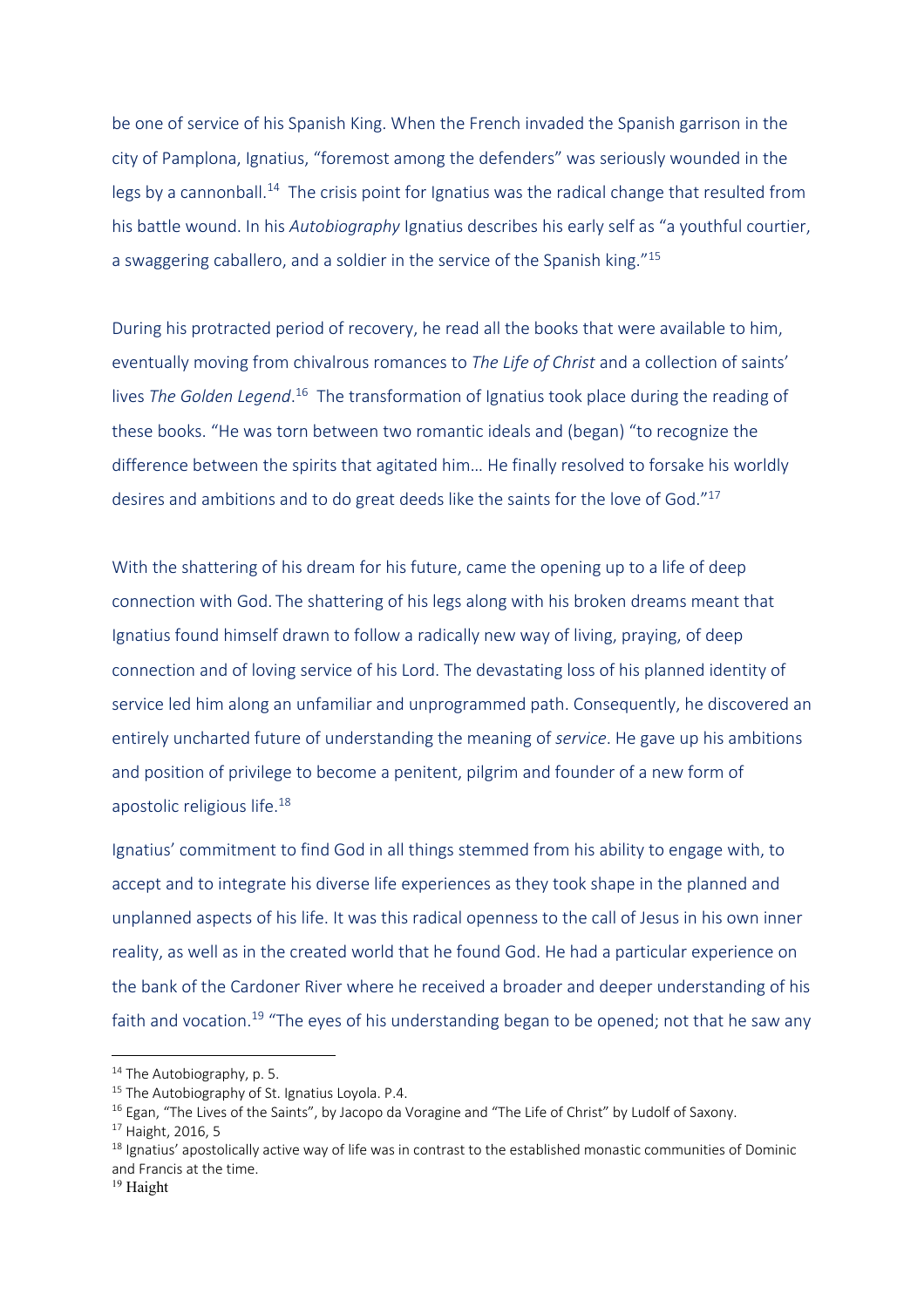vision, but he understood and learnt many things, both spiritual matters and matters of faith and scholarship, and this with so great an enlightenment that everything seemed new to him." 20 The *Exercises* which he wrote were the fruit of his personal experiences at Manresa.21 Apostolic service continued to have a great significance for Ignatius and his followers in the early years of the Society and it continued to be developed as an authentic way of enabling followers to both connect and collaborate with God.

The gospel foundation of *The Spiritual Exercises* means that they have an inclusive rather than divisive potential. In nurturing a "common ecclesial spirituality" they have an appeal to all Christians.22 The *Exercises* "consist in meditations and contemplations of the stories of Jesus' ministry that are found in the Gospels." They are "ecumenically inclusive, nondenominational, pre-theological and universally applicable... and capable of nurturing a common ecclesial spirituality." It was in and through this understanding of radical connectedness that Ignatius was able to develop his foundational principle for a narrative spirituality that includes the story of each person, their way of serving God and their world. It is also valuable for effective communication and communion in prayer and spiritual companionship.

It is through the integration of Ignatius' experiences and his power of imagination, that the doctrine of creation becomes a cosmic principle and framework in the Spiritual Exercises for God's continuing dialogue with all of humanity. Particularly, creation provides the foundations for personal, communal and global connectedness. In his integration of creation Ignatius is enabled to formulate the seminal principle of "finding God in all things," a formula that weds contemplative contact with God and with everyday behaviour in the secular world. "One who appropriates this creation theology into his or her life becomes "a contemplative in action."23

 $20$  Haight, 2016, 12-14. Haight describes the story of the construction of the Spiritual Exercises and Ignatius' conversion and mystical experiences in detail.

<sup>&</sup>lt;sup>21</sup> Haight, 2012, 9. "Ignatius stayed at Manresa for eleven months leading an ascetic and prayerful life."<br><sup>22</sup> Haight, 2014, 151.

<sup>23</sup> Haight, 2016, 51ff.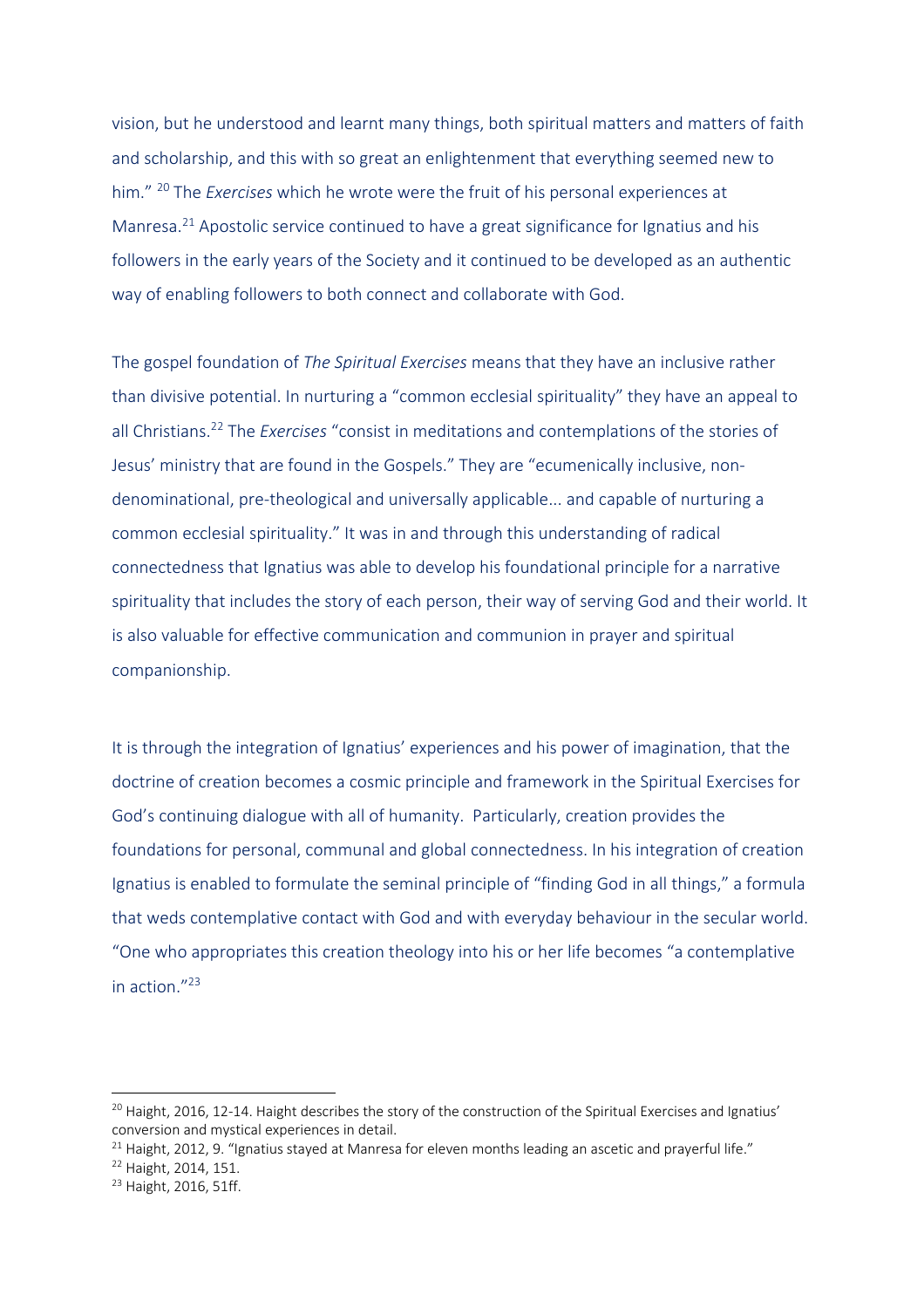The Ignatian foundations of service are consistently significant because service is seen as an authentic way of both responding to and collaborating with God. Those who are called to serve are most united to Christ when their actions issue forth from "a pure intention of the divine service."24 Ignatius encouraged his followers to emphasise the "more" the comparative *magis*, in their ministry.25 However, this was not intended to inspire ministers to strain beyond their human limitations, but to open them to a greater awareness of their availability to collaborate with Christ. Over the centuries, the foundational commitment to mission and the focus of Ignatius' *Spiritual Exercises* enables seekers, searchers and followers from all walks of life and with a wide span of service, to find God, the Creator, Son and Holy Spirit in and through the living reality of their lives.

### PART THREE: SPIRITUALITY FOR MISSION

Jesus' resurrection includes the idea of an understanding of spirituality for mission, "of sending and being sent."26 All Christians are called to exercise mission by the testimony of their lives: "To live a Christian life after the pattern of Jesus is to give witness to others by their lives."<sup>27</sup> The community of the People of God is called to service. "The whole purpose of the church is to serve and nurture the lives of people who want to relate to God by following the teaching and pattern of Jesus." <sup>28</sup> The "rule of God" that was mediated by Jesus carried the expectation that through time his followers experiencing their own commitment to this rule and that they would continue to promulgate God's values and general intention for human existence in the world as it was taking shape over the millennia..

Haight affirms that "The symbol of mission represents a spirituality that envelops the whole Jesus movement, and that spirituality was the power that moved it towards becoming a Church."29 A contemporary ecclesial spirituality essentially should still have its foundations in

<sup>24</sup> Au, Wilkie "Ignatian Service: Gratitude, Love and Service", *Studies in the Spirituality of Jesuits*, 40/2 Summer 2008, 2.

<sup>&</sup>lt;sup>25</sup> Au, 2008. ibid. Peter-Hans Kolvenbach, then superior general of the Society of Jesus, noted that Ignatius possesses "a certain preference for comparative adverbs: the whole corpus of Ignatian spirituality seems to be summed up in the 'greater,' the *más/magis."*

<sup>26</sup> Haight, 2014, 153

<sup>27</sup> Haight, 2014, 153.

<sup>28</sup> Haight, 2014, 153.

<sup>29</sup> Haight 2016, 156.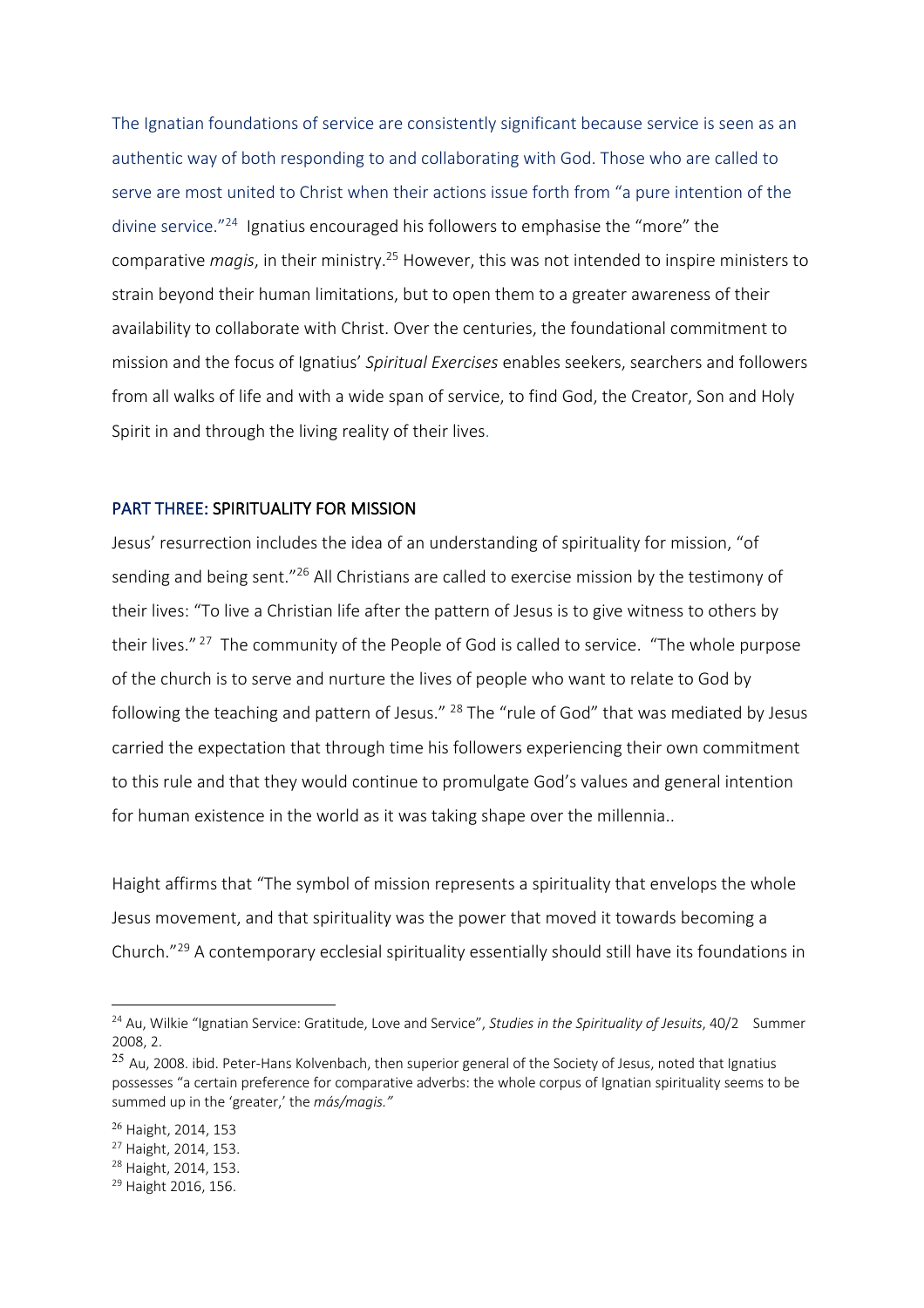a following of Jesus. But this is not presently the case. The central place of Resurrection and Mission has been lost in the "historical fragmentation of the Christian churches." 30 The consequential "shock waves" of this fundamental loss are still being experienced in ecclesial communities today because "a sense of mission was part of the Easter experience itself."31

It is in the understanding of its foundation in mission that the community of church is functional, in service to others, to the community and to the world it serves. Haight comments that the Christian church is necessary but this or that form is not; from the beginning and during its whole history it has been changing and existing in many different forms. Four essential elements for an authentic Christian ecclesial spirituality are proposed. The first is that of mission.<sup>32</sup> The second is the idea of the Spirit of God which reflects the trinitarian character of Christian language about God's relationship with human beings"<sup>33</sup> The third is "the relation between a sense of mission and the nature of the church."<sup>34</sup> In the present era, the logic of Christian spirituality and, from the Christian viewpoint, the conviction that other religions are driven by an equally authentic spiritual experience. The fourth idea raises the issue of ecclesial spirituality, "Something that could help bind the churches together in a way that preserves particular traditions."35 A non-competitive view of the religions and of the notion of dialogue as the main quality of the active relationships between religions is fundamental to such an ecclesial spirituality.

For Christians there is the need for a rigorous theology of non-competitiveness among the religions, certainly between Christianity and the other religions. For this to take place the rule of civil discourse in a pluralistic society must be applied. To engage in missionary activity today is to collaborate on the basis of spiritual respect for other religions through encounter and through dialogue. To speak of the church's mission in our contemporary world is to be prepared to enter into authentic dialogue with both the world of secular life as well as with other religions. For such engagement each perspective must be respectful of the position of

<sup>30</sup> Haight, 2014, 151

<sup>31</sup> Haight, 2014, 152.

<sup>32</sup> Haight 2014, 152

<sup>33</sup> Haight, 2014, 152

<sup>34</sup> Haight, 2014, 152

<sup>&</sup>lt;sup>35</sup> Haight, 2014, 152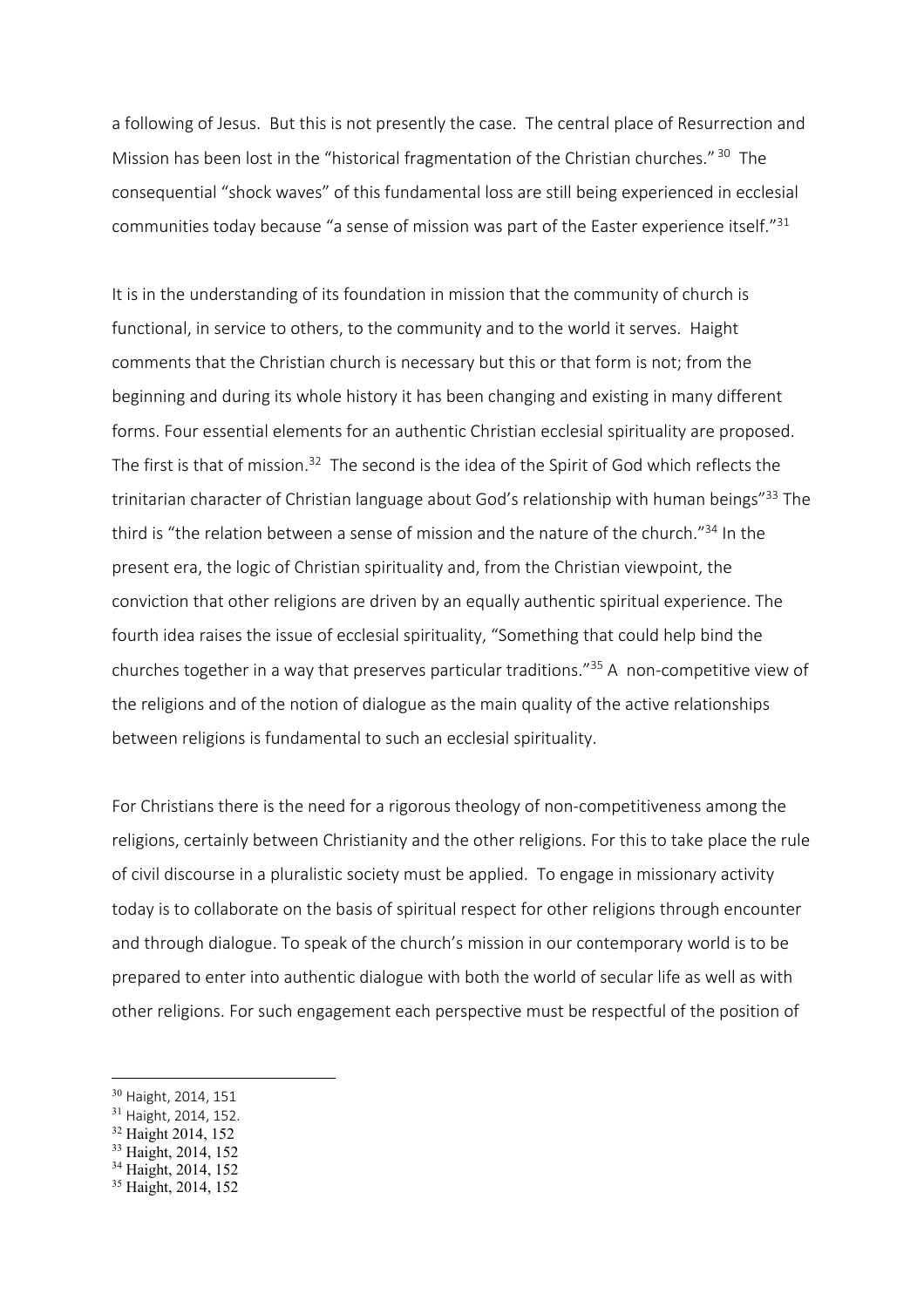other. The importance today of recognising and reconnecting with the life of the church during the early centuries is crucial in the present world of division and disconnectedness. It is a mandate for authentic contemporary witness to the foundational mission of Jesus: "We must walk united with our differences: there is no other way to become one. This is the way of Jesus."36

Where do we find hope, resurrection faith-hope opening up to new dimensions of authentic living and loving in our personal, communal and ecclesial lives? "Christian faith-hope refers to the fundamental openness of the human spirit. It is directed towards the future in the present. The power of the Spirit of God is active in the world, contributing to the reign of love in the world and giving "freedom an ultimate and absolute value." <sup>37</sup>

### CONCLUSION:

The opening of this lecture drew on Dan Harrington's response to the question of where he found God in his life. Dan's response was that he found God in and through the Bible, his own personal and professional ministry. In and through his Jesuit identity and ministry not only did he find God, but God enabled him to find his authentic self as it took shape throughout his life and ministry.

In the pre-pandemic period, as believers, seekers and searchers "Who did we think we were?" As we presently re-vision our personal, communal and ecclesial understanding in light of the relational and institutional gains and losses, the breakdowns and the lockdowns, the questions, "Who are we now?" "Whose are we now?" continue to surface. As we draw our thoughts together in this gathering, we might affirm that the question posed to Dan is surely also our question and response in our own personal and communal contexts:

- Where do we find God, Infinite Act of Understanding Love, in the day by day routine and unexpected experiences in the unravelling of our lives?
- Where does God / Love enable us to find our authentic selves as we live our lives of resurrection faith/hope/ in and through our living "yes" to the Holy Mystery of our relational God, Father, Son and Spirit as revealed in and through the life of Jesus and our own lives?

<sup>&</sup>lt;sup>36</sup> Pope Francis, "A Big Heart Open to God," 28. Quoted in Haight 2016, 156. <sup>37</sup> Haight, 2014, 185.